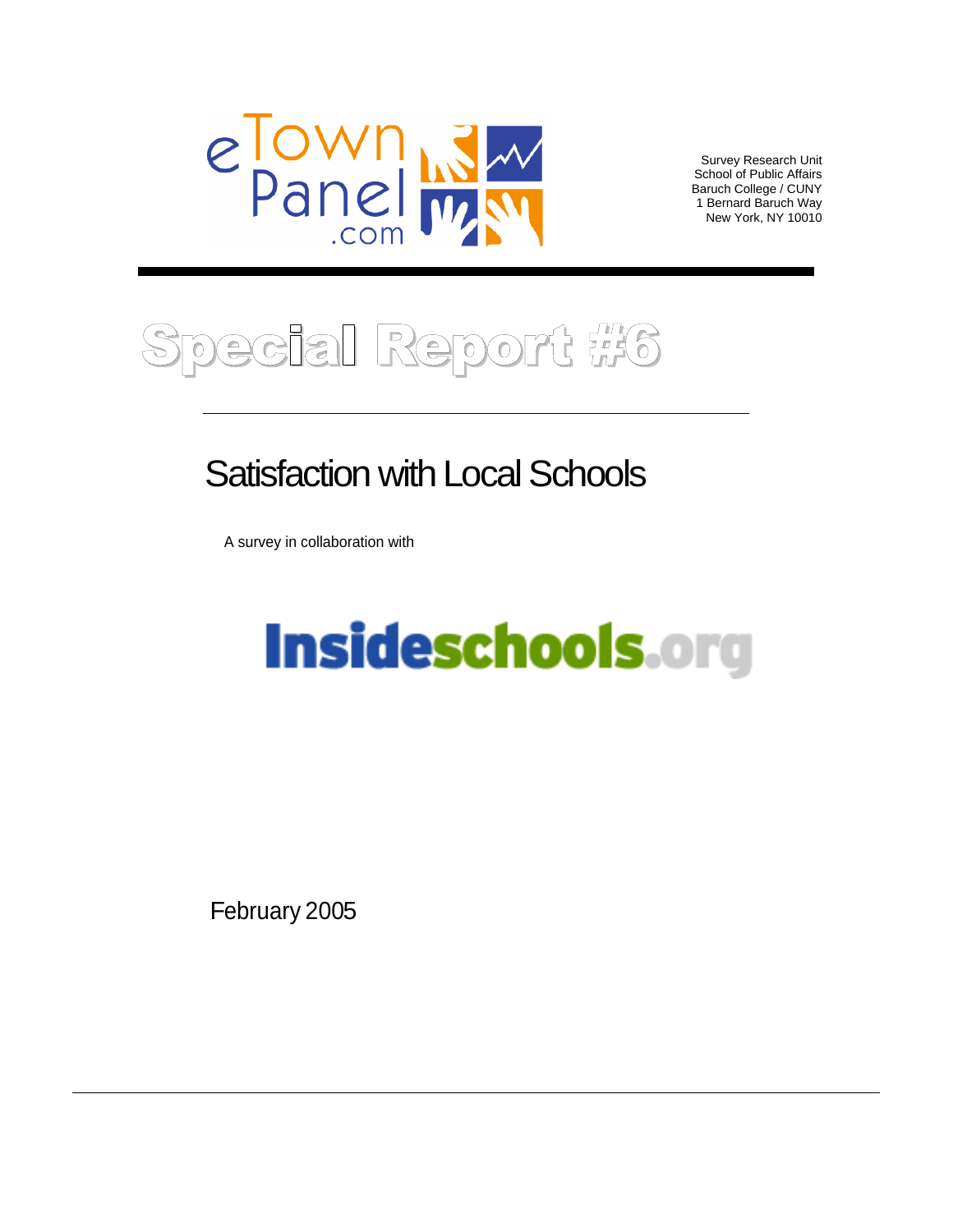#### Introduction and Background

This Special Report discusses findings of an eTownPanel online survey, conducted in collaboration with InsideSchools.org, about people's satisfaction with and attitudes toward local public schools, particularly school financing. InsideSchools.org is a program of Advocates for Children of New York, a non-profit organization that provides a full range of educational support, legal, and advocacy services for parents, young people, and professionals. The survey focused on ratings of various aspects of local schools and on

people's willingness to pay taxes to fund various local school reforms.<br> **Methodological note:** The survey was conducted from December 13 through December 31, and<br>
included online responses from 1,340 panelists in the US,

The findings below are reported separately for the nation as a whole and for New York City and are weighted to better reflect the general population (see methodological note above). This section begins with general perceptions of local school quality as well as ratings of specifics aspects of local schools. It then focuses on people's attitudes toward taxes and financing of school improvement.

#### Overall satisfaction with local schools

As **Figure 1** shows, most New Yorkers surveyed think that things in the public schools are off on the wrong track, rather than heading in the right direction. In comparison, respondents nationally are more evenly divided on this question.

Overall ratings of the public schools in the New York City as whole are negative, as **Figure 2** makes clear. Over 7 in 10 New Yorkers surveyed rate the city's public schools as only fair or poor. Interestingly, when asked about their local neighborhood schools (**Figure 3**), New Yorkers are decidedly more positive, with nearly half rating their neighborhood schools as good or excellent. Nationally, over half of all respondents rate both their city schools as a whole and their neighborhood schools as good or excellent (Figures 2 and  $3$ ).

#### Ratings of specific features of local schools

When asked to rate specific features of their local schools, such as the quality of teachers and class size, New Yorkers surveyed gave consistently lower ratings than respondents nationwide. As **Figure 4** shows, New Yorkers rate teachers the highest, followed by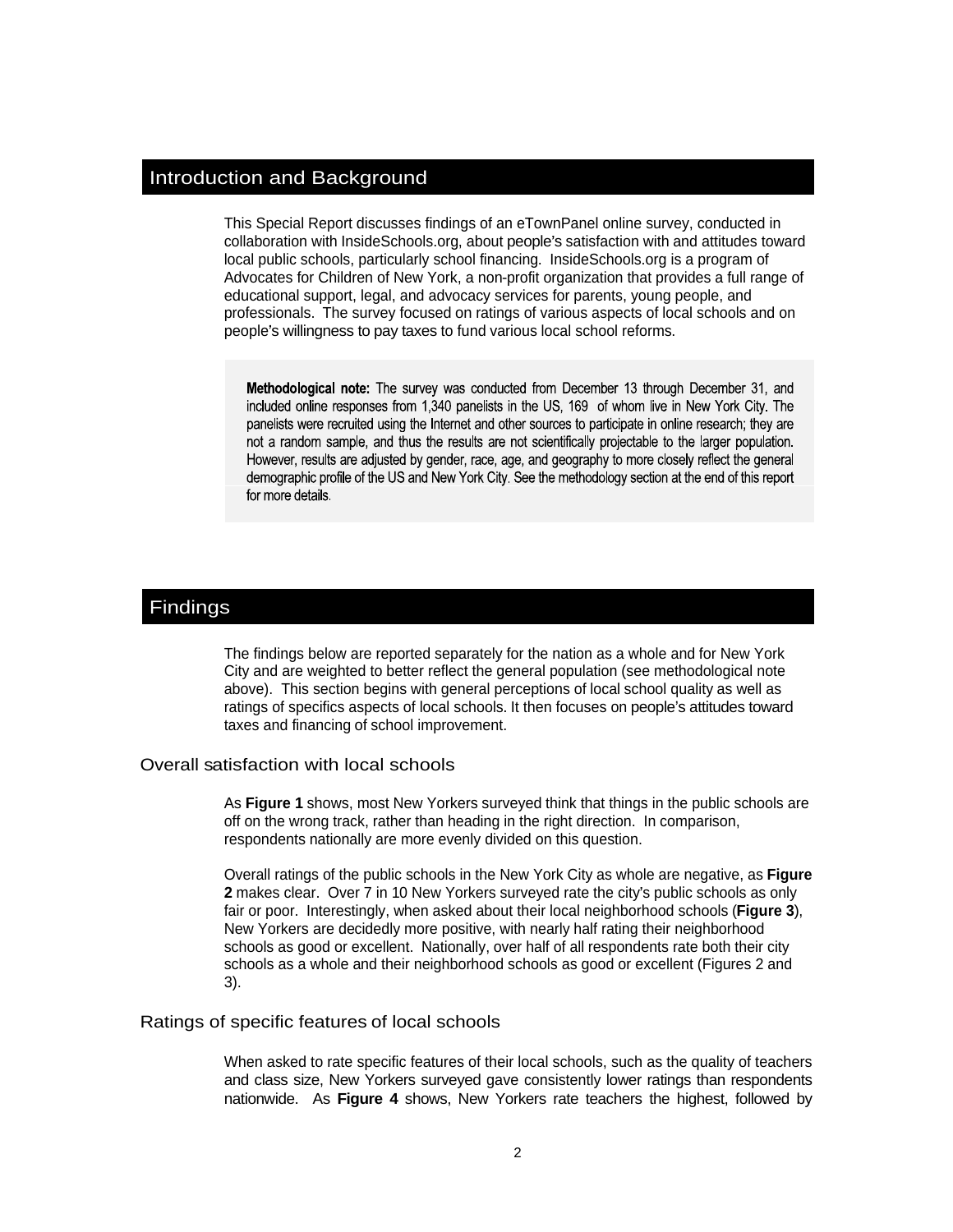principals, curriculum and learning, school safety, and the parents association at their school. Physical education, student behavior, and physical facilities received the lowest ratings. The contract of the contract of the contract of the contract of the contract of the contract of the contract of the contract of the contract of the contract of the contract of the contract of the contract of the c

#### NYC schools get a "C" state of the contract of the contract of the contract of the contract of the contract of the contract of the contract of the contract of the contract of the contract of the contract of the contract of

The survey asked respondents to give their local schools a letter grade, much like students receive a letter grade to denote the quality of their work in school. As **Figure 5** reveals, New Yorkers surveyed were most likely to give their schools a "C". In contrast, respondents nationally gave more of a mix of "Bs" and "Cs".

#### Financing of local schools

The survey asked a number of questions about financing of local schools, including the general willingness of people to pay more in taxes to improve their local schools. New Yorkers are split, as **Figure 6** demonstrates, with some more willing and other less willing to pay additional taxes for schools. Still, New Yorkers seem slightly more willing than respondents nationally to pay more.

This willingness of New Yorkers surveyed to pay more becomes clearer when they are asked how much, if any, in additional taxes they would pay to improve local schools. As **Figure 7** demonstrates, New Yorkers are willing to pay a significantly larger amount of additional taxes than respondents nationally, most of whom are willing only to pay less than \$100 or nothing at all.

When asked about their willingness to pay taxes for specific school reforms (**Figure 8**), New Yorkers were most willing to pay more for better teachers and reducing class size, followed by school buildings, better principals, and school safety. And they are once again more willing to pay for these reforms than respondents nationally.

Although New Yorkers are consistently more willing to pay taxes to support their local schools, this comes despite a greater level of distrust in their school system to spend the money wisely. As **Figure 9** demonstrates, compared to respondents nationally, New Yorkers have very low levels of trust in their local school system.

Finally, as **Figures 10-12** show, New Yorkers favor increased spending by all level of government for public schools.

#### Methodology

l

The survey was conducted from December 13 through December 31, 2004, and included online responses from 1,340 panelists, 169 of whom live in New York City. The panelists were recruited using the Internet and other sources to participate in online research; they are not a random sample, and thus the results are not scientifically projectable to the larger population. However, results are adjusted by gender, race, age, and geography to more closely reflect the general demographic profile of the US and New York City.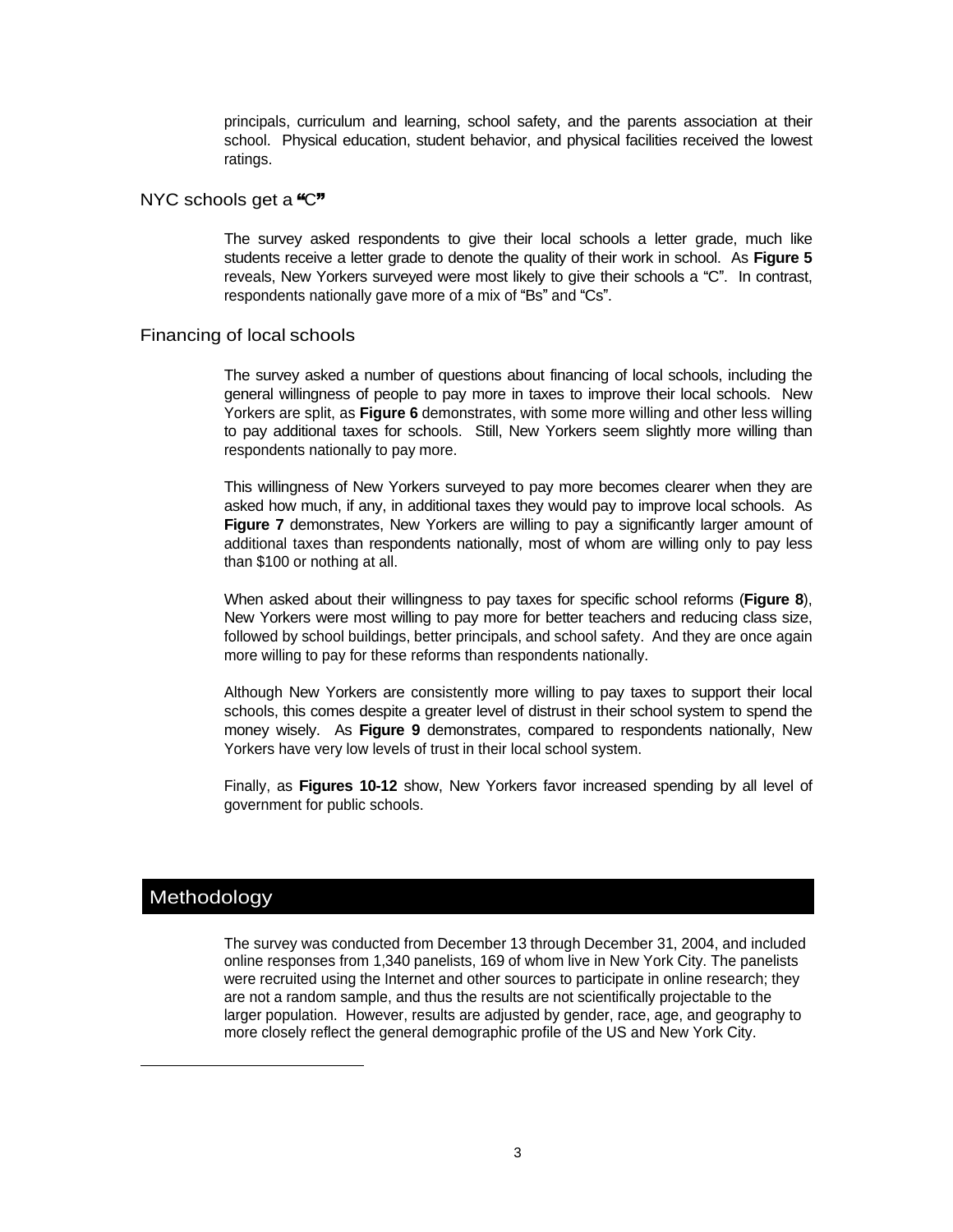**Table 1** presents the demographic profile of the survey respondents, both weighted and unweighted, and compares this profile to data from the US Census. As the unweighted results in Table 1 show, respondents nationally are disproportionately white, female, and in the 25 to 44 age group. Respondents nationally over-represent the Northeast and under-represent Blacks, Hispanics, those 65 and older, and those in the lowest income group. The unweighted results, by design, more closely mirror the Census figures nationally. The unweighted New York City respondents, compared to Census figures for New York City, are again disproportionately white and female, and they under-represent Blacks, Hispanics, those 65 and older, and the lowest income group. By design again, the weighted results bring the profile of New York City respondents into line with Census figures for the city (except for income, which was not a weighting variable). The results in this report for both New York and the nation are all weighted results.

The weighting procedure involved two steps. First, weights were constructed to bring the sample into geographic balance based on the population of Census regions. This geographic weight was then applied to the data, and new weights were calculated to align the sample to the Census in terms of gender, race, and age. This weighting procedure was carried out separately for New York City and the nation. Income was not used as a weighting variable because of missing data and because of the difficulties comparing income across surveys.

About eTownPanel. eTownPanel is a university-based, nonprofit project that aims to expand the potential of the Internet as a tool for measuring the quality of life in communities across the US and for providing citizen-driven feedback on the performance of local governments. eTownPanel also serves as a cost-effective research tool for local nonprofit organizations and government agencies that seek to understand what citizens think about important local issues. The project currently focuses on New York City but will soon include additional cities and towns from across the US.

For more information visit www.etownpanel.com or email info@etownpanel.com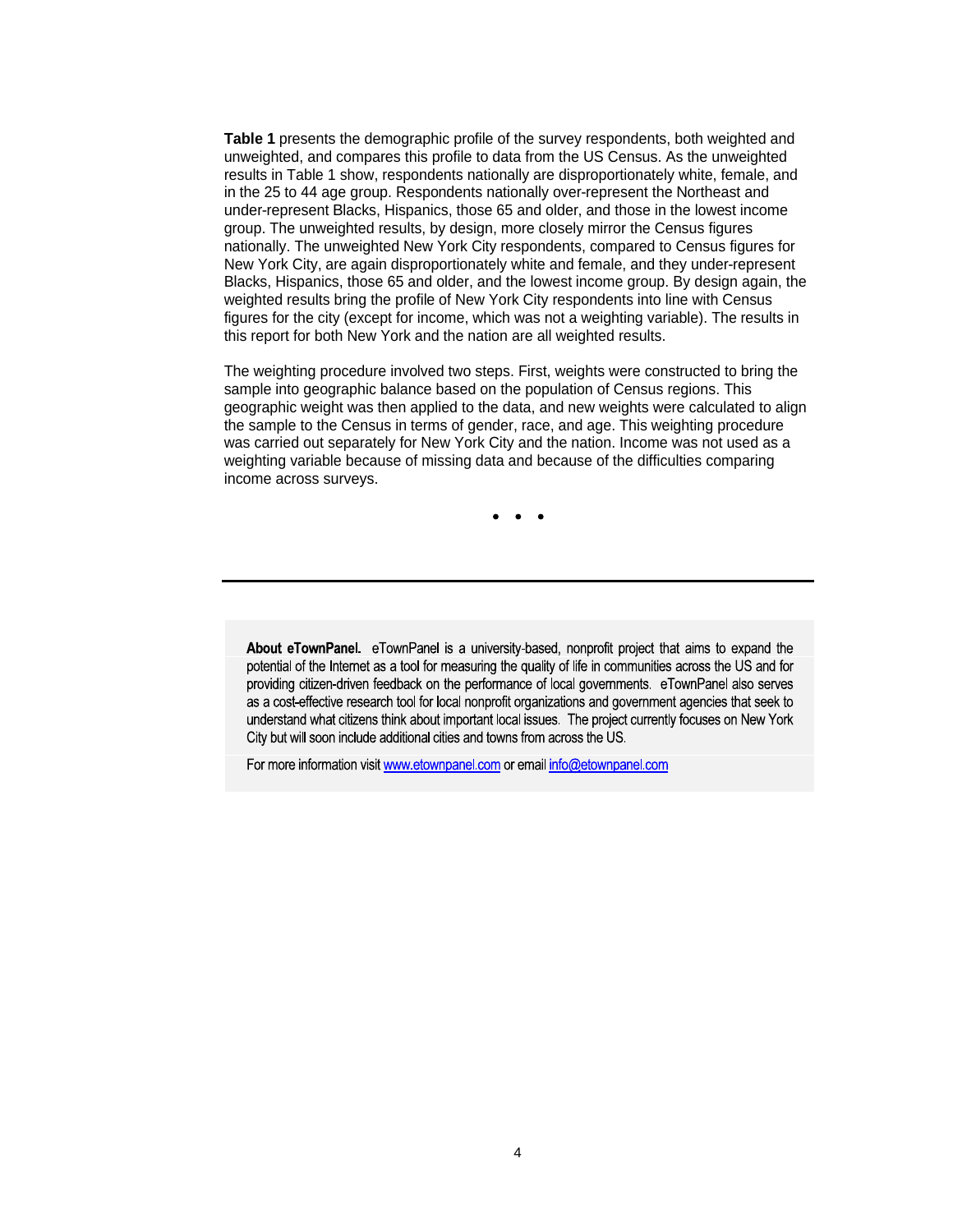**FIG 1. All in all, do you think that things in the local public schools are generally headed in the right direction, or do you feel that things are off on the wrong track?**



#### **FIG 2. Overall, how would you rate the public schools in your city or town?**

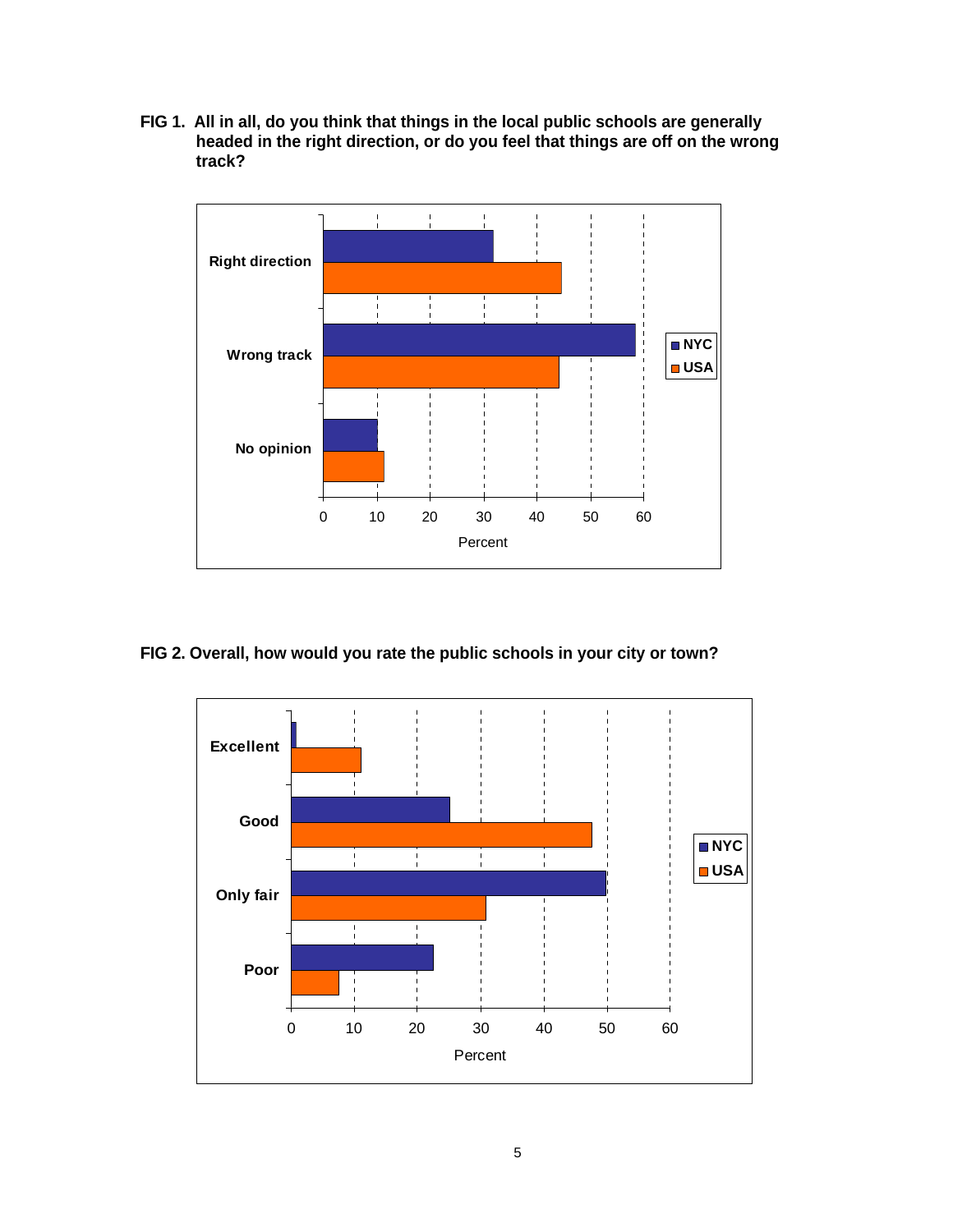

**FIG 3. Overall, how would you rate the public schools in your neighborhood?**

### **FIG 4. Please rate the following features of your local public schools . . .**

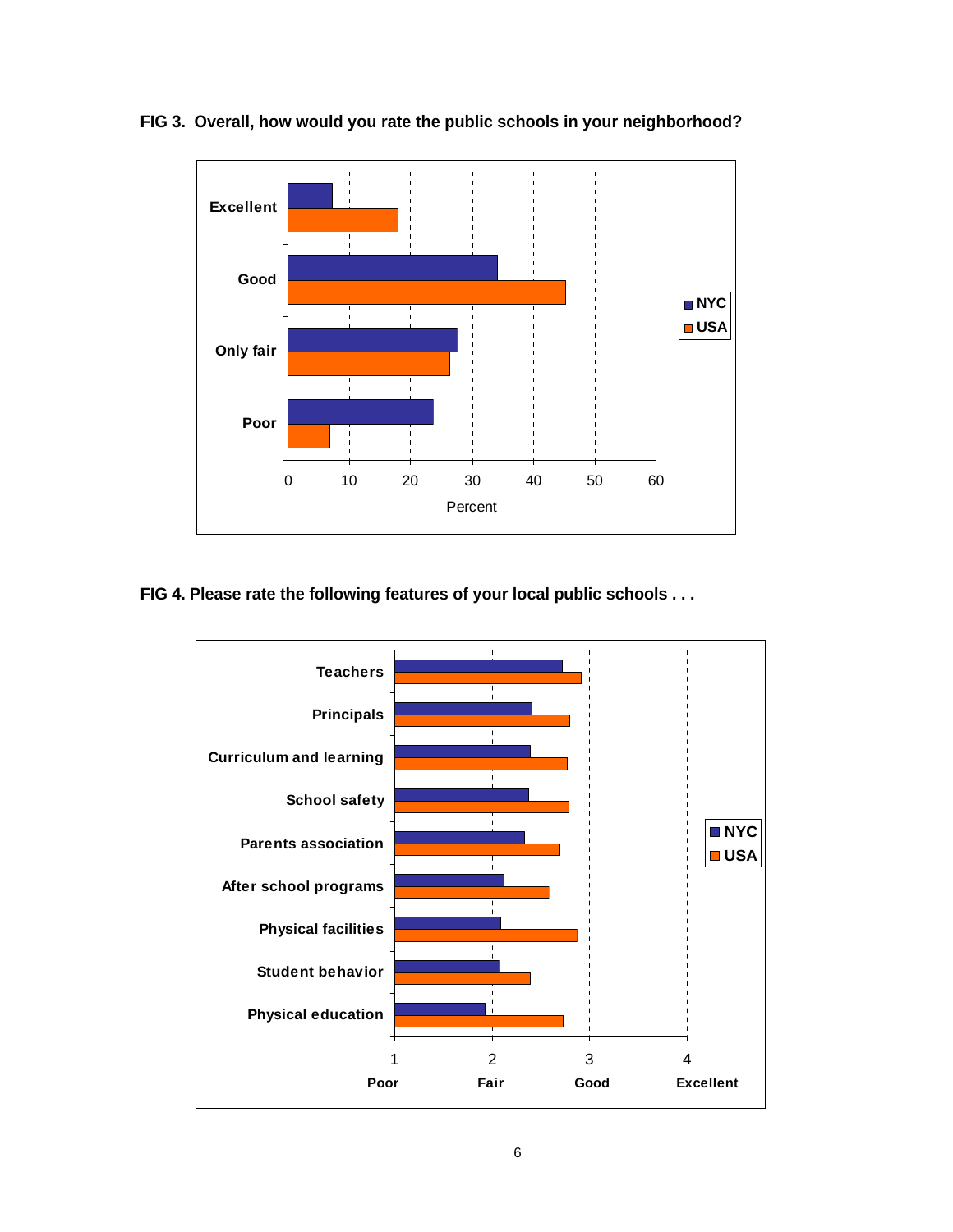**FIG 5. Students are often given the grades of A, B, C, D, and F to denote the quality of their work. Suppose the public schools themselves, in your community, were graded in the same way. What grade would you give to your local public schools?**



**FIG 6. Generally speaking, how willing or unwilling would you be to pay more in taxes for your public schools?**

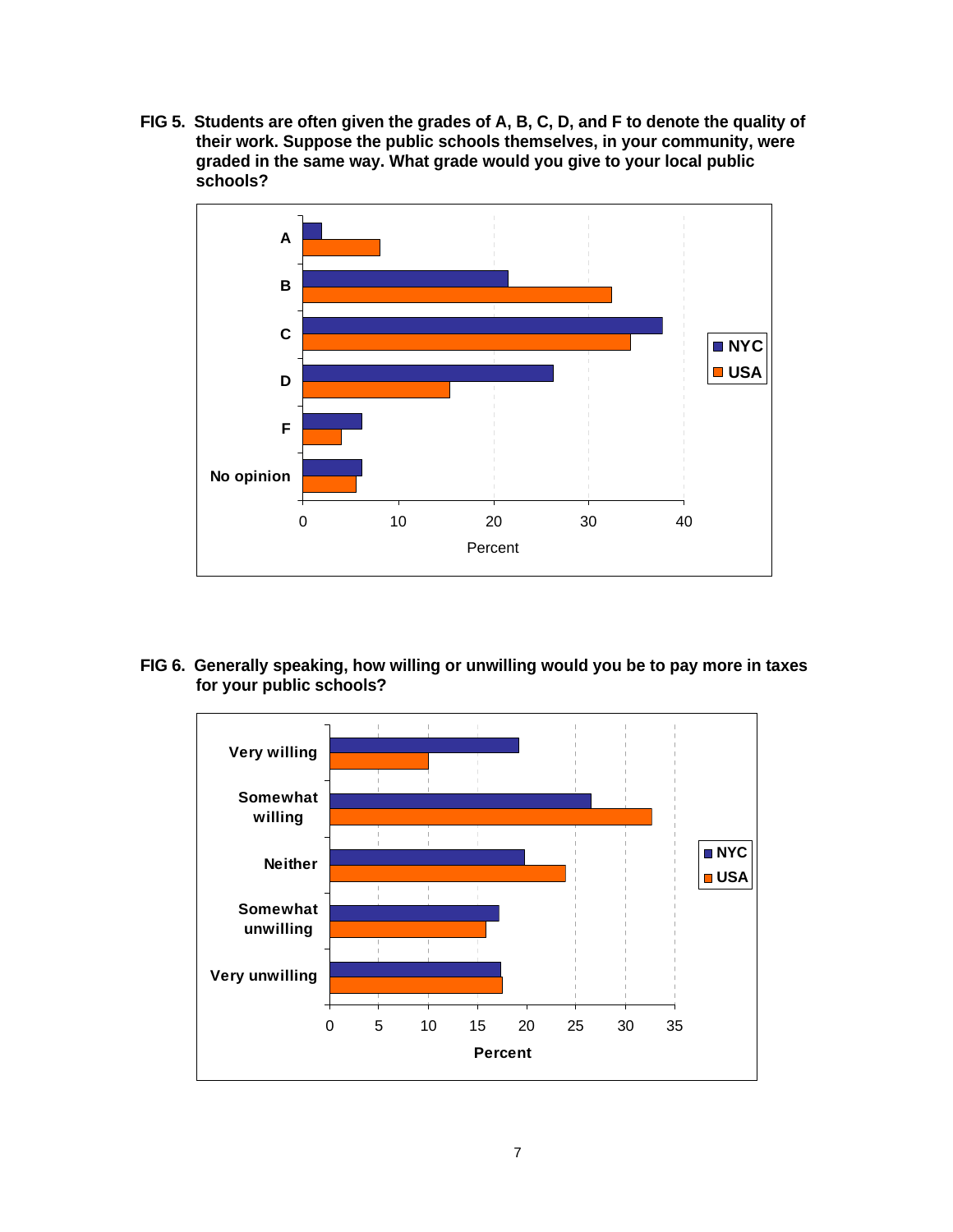**FIG 7. About how much would you be willing to pay, if anything, in additional local taxes each year to improve your public schools?**



**FIG 8. How willing, or unwilling, would you be to pay more in local taxes for . . .**

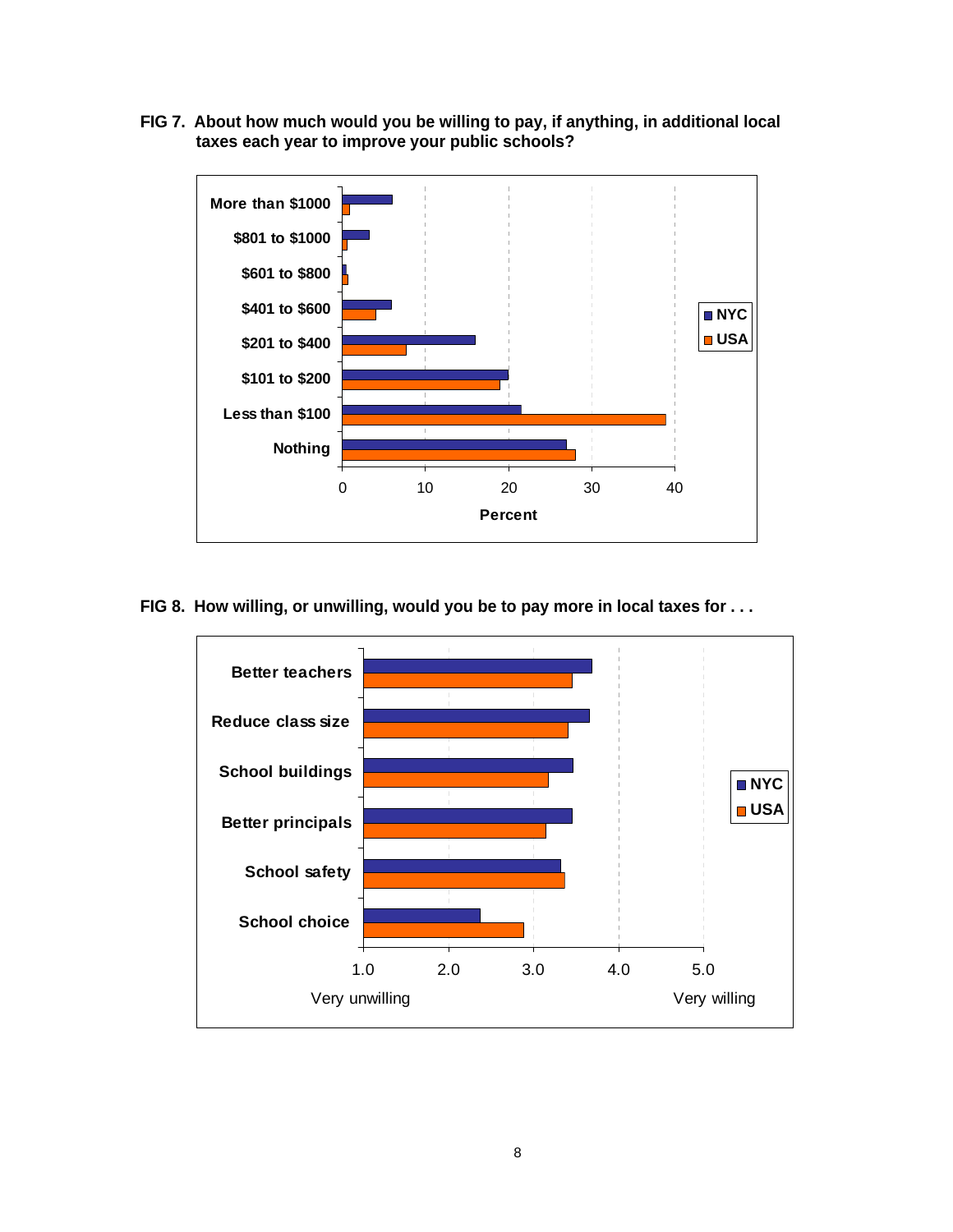

**FIG 9. How much do you trust your local school system to spend the tax money it receives wisely?**

**FIG 10. In your opinion, should LOCAL GOVERNMENT spend less, more, or about the same as they do now on public schools?**

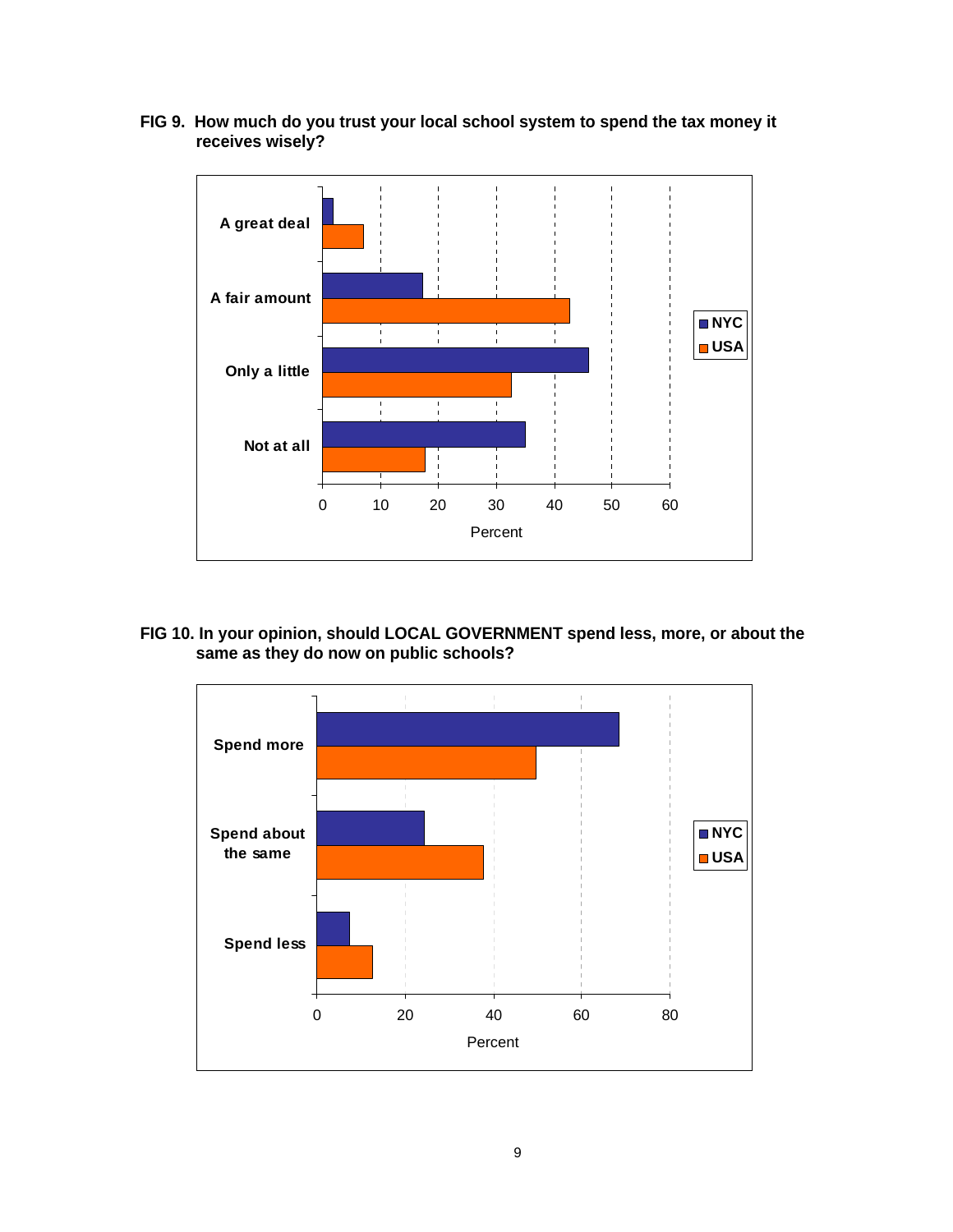

**FIG 11. In your opinion, should STATE GOVERNMENT spend less, more, or about the same as they do now on public schools?**

**FIG 12. In your opinion, should the FEDERAL GOVERNMENT spend less, more, or about the same as they do now on public schools?**